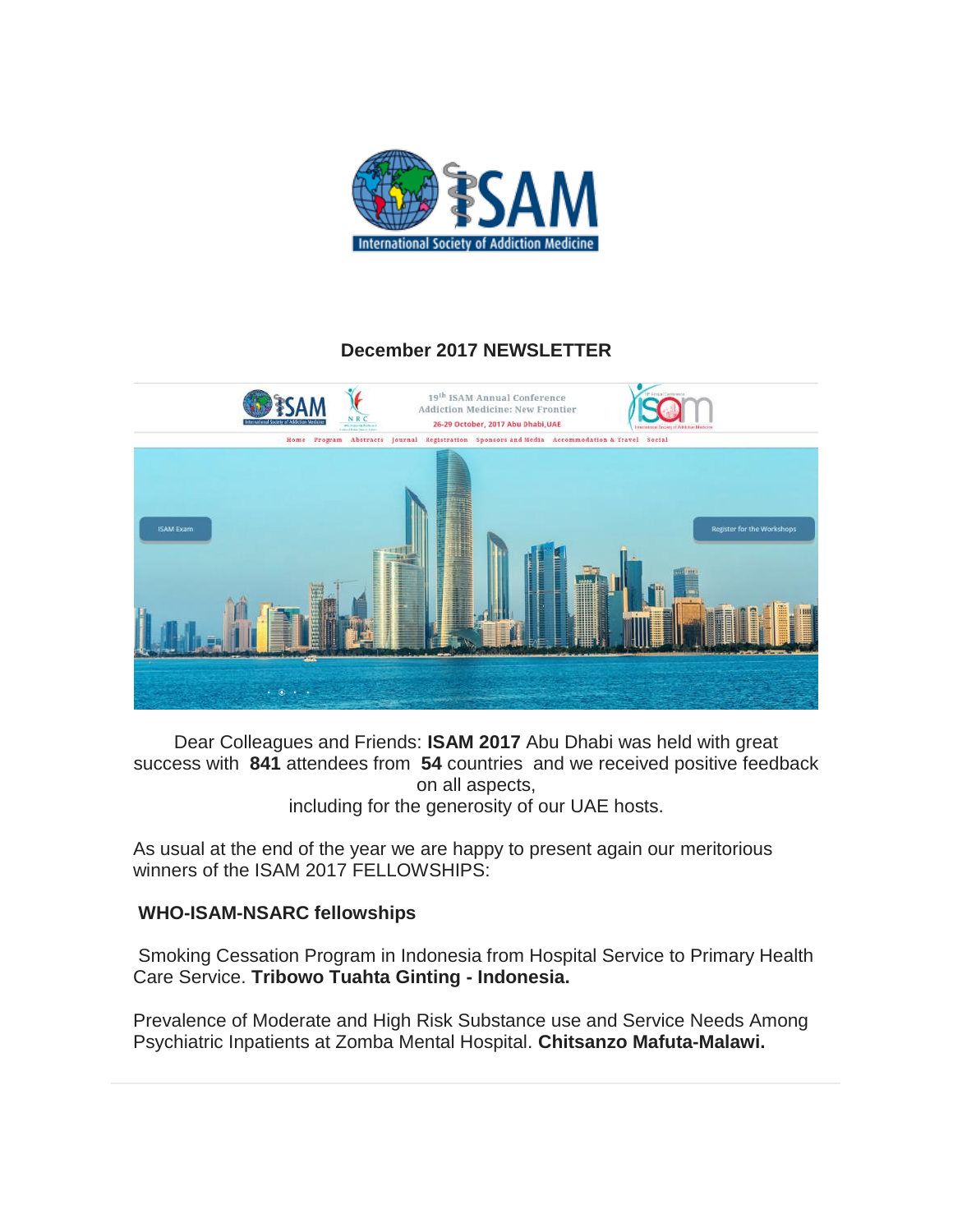Psychosocially Assisted Opioid Substitution Therapy in Nepal: 10 Years of Country Experience. **Sagun Ballav Pant-Nepal.**

Substance Abuse Among Egyptian University Students. **Medhat Bassiony-Egypt.**

Genome Wide Association Study (GWAS) of Substance Use Disorder (SUD) in the United Arab Emirates Population. **Hiba Alblooshi - UAE.**



#### **NIDA-ISAM Fellowships**

Cue-induced craving among young adolescent Inhalant users: A FMRY Study. **Shobhit Jain- India.**

The virtual doctor will see you now: evaluation of a pilot elective in telemedicine for addiction trainees and role of tele-medical education in addiction fellowship. **Kathleen Broad -USA.**

Cognitive Rehabilitation for Opioid Use Disorder. **Tara Rezapour-Iran.**

White Matter Abnormalities in Opioid Dependence: A Controlled Study. **Abhishek**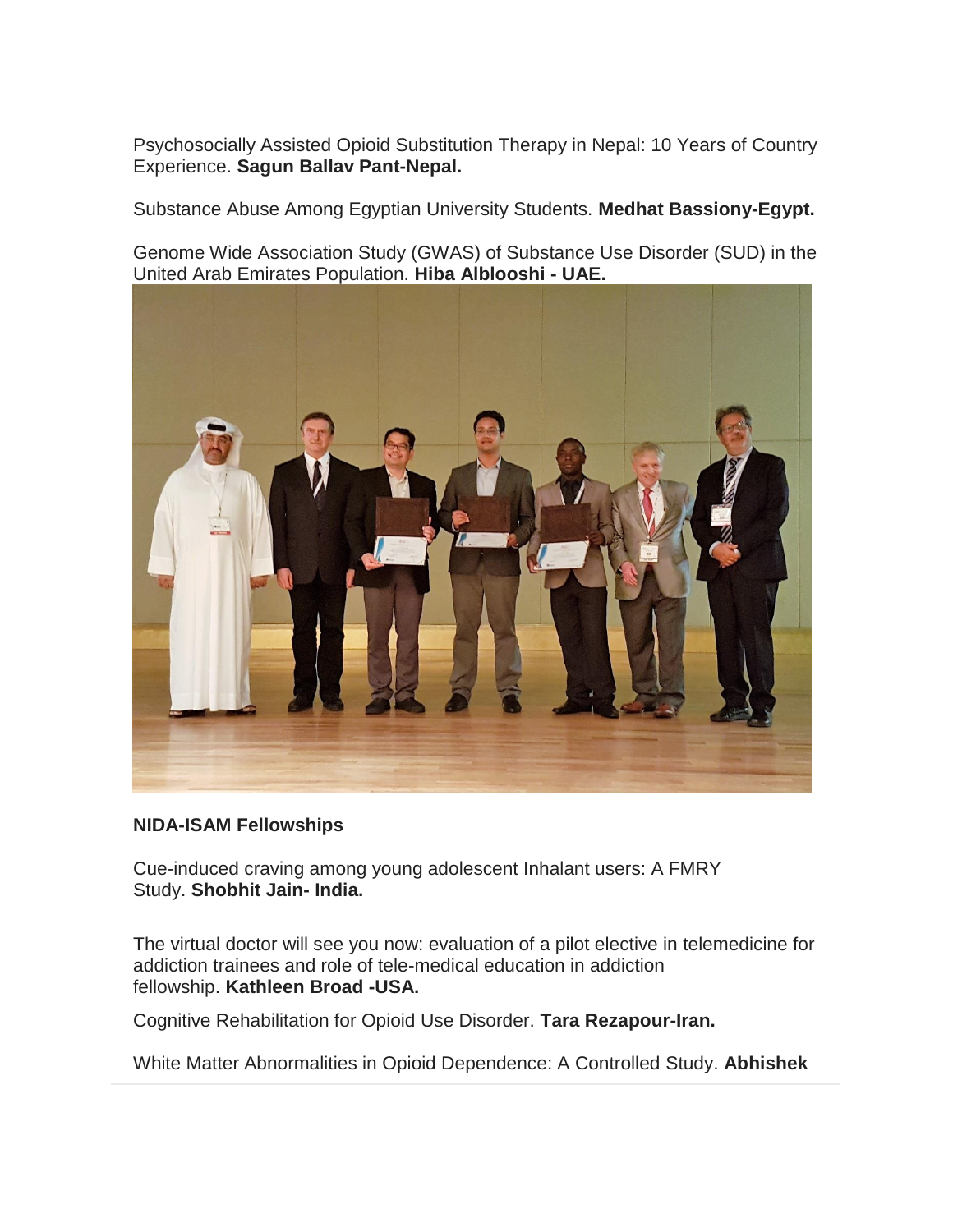#### **Ghosh-India.**



# **BEST ABSTRACT AWARD**

Was won by The early Career Professionals working in Addiction Medicine Initiative (see below)



**Early Career Professionals working in Addiction Medicine have launched a global network**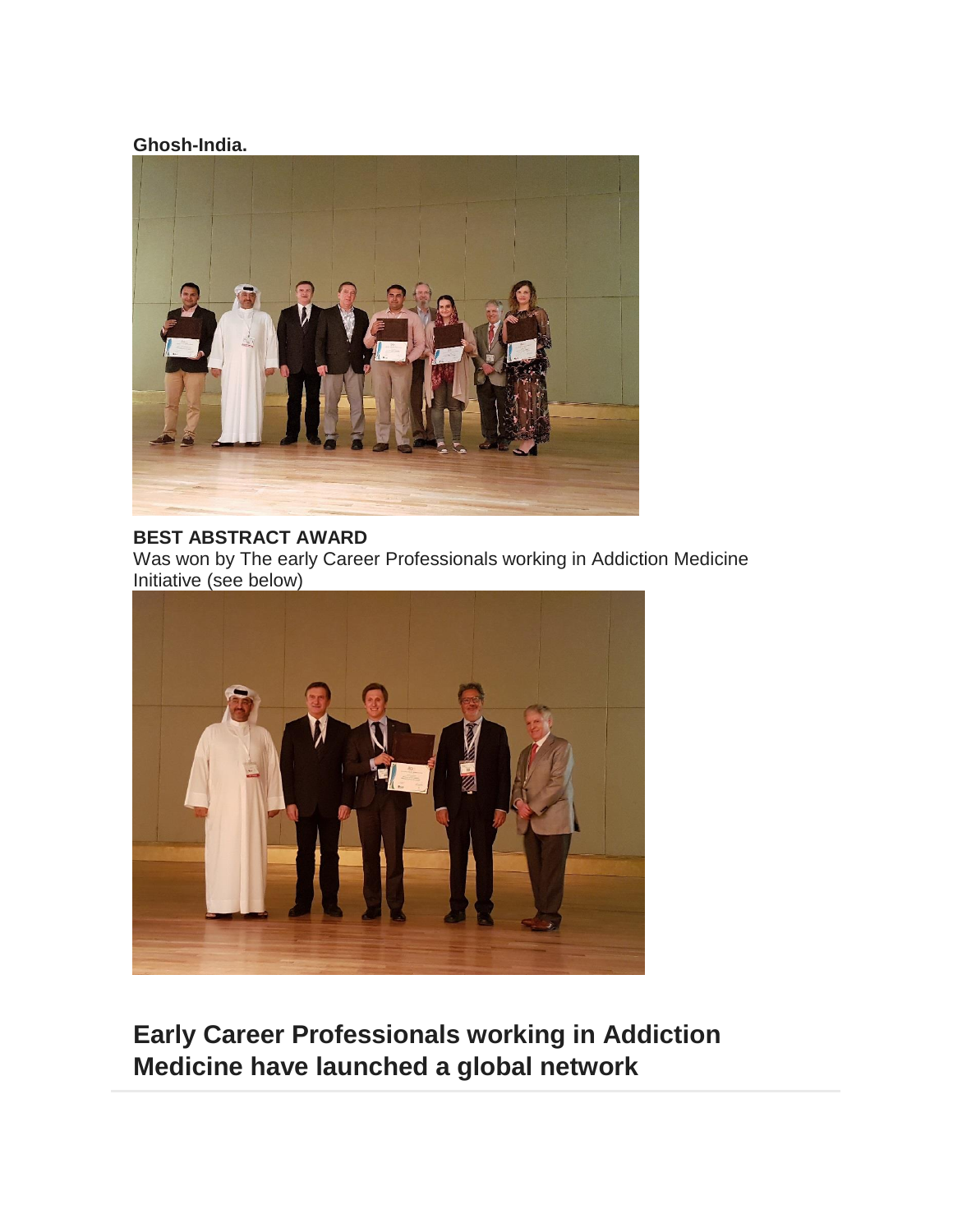In June 2017, early career professionals from fifteen different countries met at the first World Health Organisation Forum on Alcohol, Drugs, and Addictive Behaviours. Although from different parts of the globe we all shared similar experiences while trying to pursue a career in Addiction Psychiatry/Medicine. In Geneva, under the leadership of Dr Dzmitry Krupchanka the WHO Forum saw the launch of an international Network of Early Career Professionals working in the area of Addiction Medicine (NECPAM). This network aims to strengthen leadership, build capacity and empower early career professionals worldwide. We recognise the global burden of substance use and addictive behaviours. We also understand the unique challenges of working in this field. Through support for early career professionals and intersectoral collaboration it is our goal to impact future systems of prevention and treatment for disorders related to substance use and addictive behaviours.

The network was initiated with the support of the World Health Organization (WHO). As such NECPAM contributes to the WHO initiative on workforce development in Addiction Medicine. Collaboration with WHO is a priority for the network. We are however open for partnerships with any other parties that share our values and vision. We are grateful to have the support and guidance of the WHO, and particularly to Dr Vladimir Poznyak and Dr Shekhar Saxena. Our young, driven and vibrant board would like to invite professionals from various disciplines working in the area of Addiction Medicine to join this network. This includes but is not limited to nurses, doctors, psychologists, social workers, public health advocates and researchers. For more information on membership please email us on contact@necpam.com On behalf of the NECPAM board, Dr Nirvana Morgan Current board members: Chair- Dr Dzmitry Krupchanka (Belarus) Co-Chair- Dr Nirvana Morgan (South Africa) Secretary General- Dr Hussien Elkholy (Egypt) Regional Representatives: Western Pacific Region- Dr Tomohiro Shirasaka (Japan) Eastern Mediterranean Region- Dr Mohammed Aljneibi (UAE) Europe- Dr Paolo Grandinetti (Italy) South East Asia Region- Dr Sidharth Arya (India)

First published in World Psychiatry Association Newsletter - Third Quarter 2017 (http://www.wpanet.org/uploads/Sections/Early\_Career\_Psychiatrists/WPA\_Sectio n\_on\_Early\_Career\_Psychiatrists\_Newsletter-third-quarter2017.pdf)

#### **Moving on to 2018, we have some important information regarding upcoming meetings , workshops or conferences to share with you:**

The 49th ASAM Conference will be held on 12-15 April in San Diego CA.

The 13th European Opiate Addiction Treatment Association (EUROPAD) conference will be held in Krakow, Poland on May 25-27, 2018.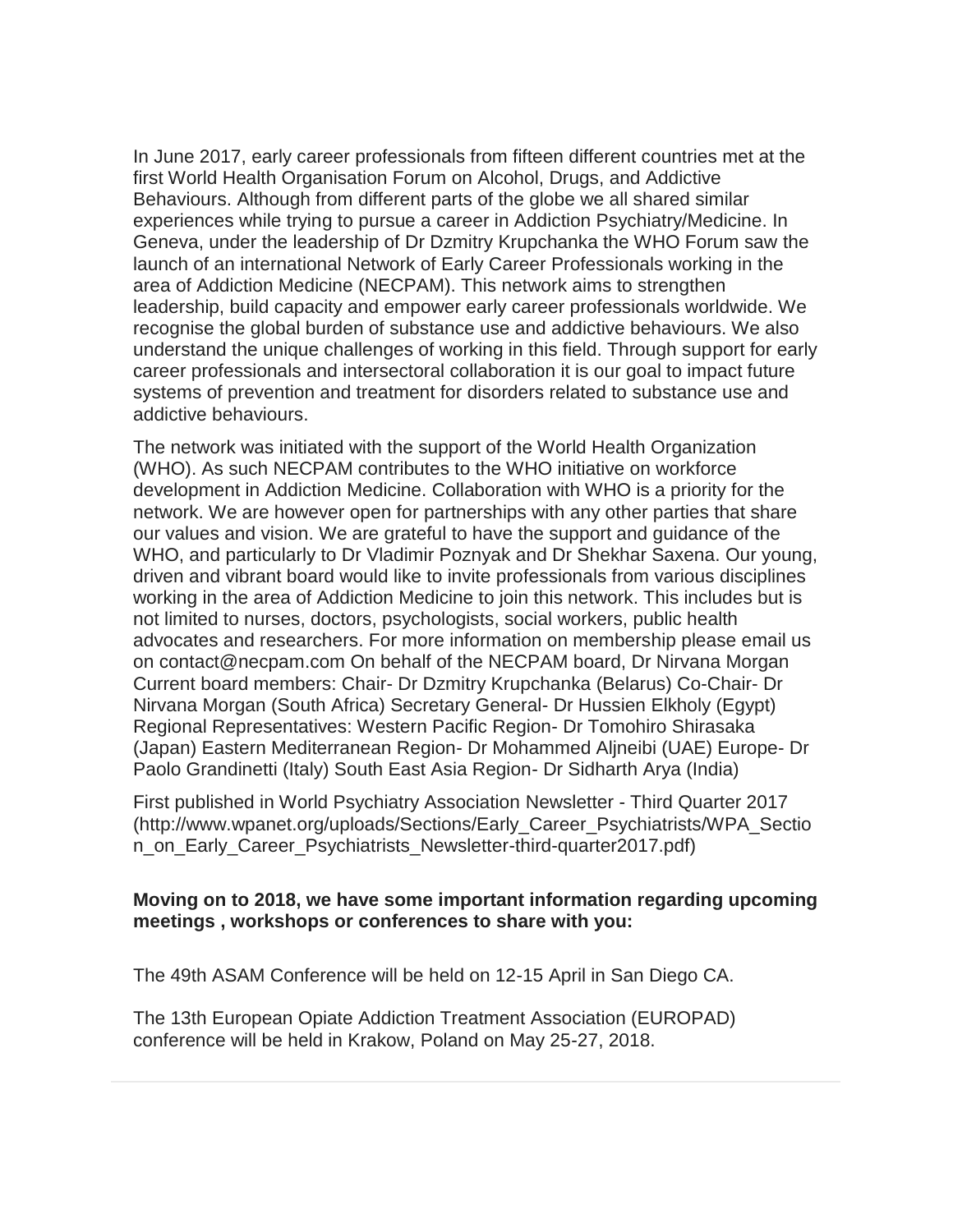The 80th CPDD meeting will be held in June 9-14, 2018: Hilton San Diego [Bayfront, San Diego, CA](http://www3.hilton.com/Official_Site) together with The NIDA Forum.

The Canadian CSAM will be held from Oct 26-27th, 2018, in Vancouver, BC.

The Australasian APSAD will be held from Nov 4-7th, 2018, in in Auckland, Australia.

The 42nd Association for Medical Education and Research in Substance Abuse (AMERSA) Annual National Conference will be held from November 8-10th, 2018 in San Francisco, CA.

Summer school in Netherlands: Addictive Behaviours: From the Bar to the Brain Course Date: 6-10 August 2018; Course Fee:  $\epsilon$  685 Discounts: [10-25 %](http://www.ru.nl/radboudsummerschool/courses/2018/addictive-behaviours-from-bar-brain/#hfad778bd-2918-f159-a3a7-741324e72e5e) Early Bird Deadline: 1 April 2018; Application Deadline: 1 June 2018 Read more here: [http://www.ru.nl/radboudsummerschool/courses/2018/addictive](http://www.ru.nl/radboudsummerschool/courses/2018/addictive-behaviours-from-bar-brain/)[behaviours-from-bar-brain/](http://www.ru.nl/radboudsummerschool/courses/2018/addictive-behaviours-from-bar-brain/)

See you in BUSAN, Korea! The 20th ISAM Conference will be held from November 3-6th, 2018. The link for ISAM 2018 is [http://isam2018](http://isam2018-busan.com/2017/english/main/index_en.asp) [busan.com/2017/english/main/index\\_en.asp](http://isam2018-busan.com/2017/english/main/index_en.asp)



**Abu Dhabi judicial authorities to consider American-style drug courts**

Officials look to the best treatment and handling of cases for people with substance use disorders

[Haneen Dajani in The National](https://www.thenational.ae/topics/Author/Haneen%20Dajani)

October 3, 2017

Updated: October 3, 2017 06:38 PM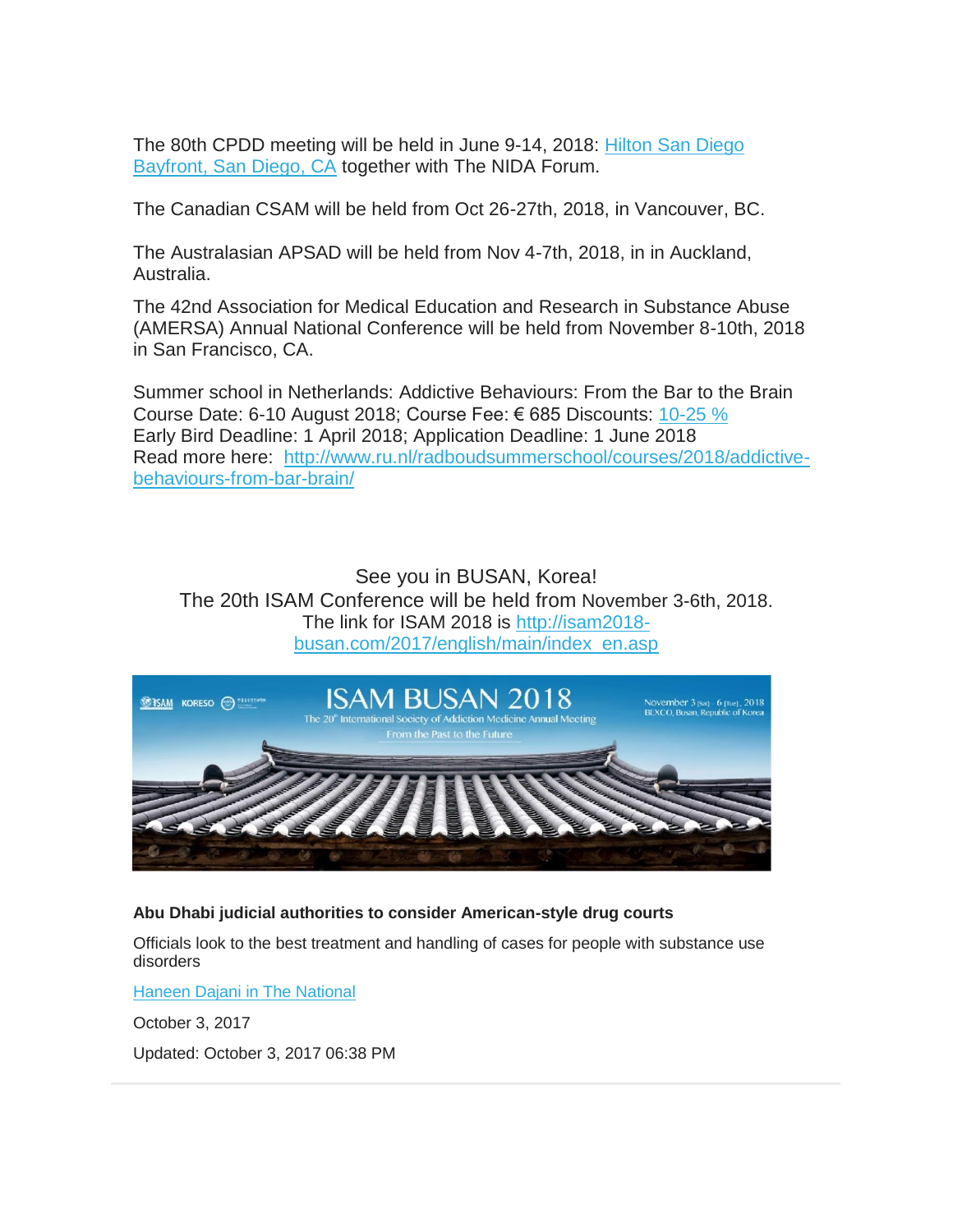Abu Dhabi is to consider introducing special courts that would deal solely with drug cases, as part of efforts to improve treatment and better manage addiction.

There are about 2,300 such courts in the United States that are focused on drug cases, including towards treatment and monitoring people who have substance use disorders in the justice system.

Dr Hamad Al Ghaferi, director general of the National Rehabilitation Centre, said that could be an opportunity to provide the best model, in terms of care and justice.

"The idea is that specialised experts will be involved in the trials. The judge would have a full understanding of the treatment process and he would follow up with its progress, and prosecutors as well," he said.

"We saw this in LA. The judge asks the patient (defendant) about his treatment, and he issues an order that would guarantee they won't relapse during the trial period."

So the goal, he said, is that the legal process and treatment go side by side.

He said someone who sought and was successfully treated would meet with the judge, and that "good conduct" would be recognised.

The concept of drug courts will be discussed at a meeting of the International Society of Addiction Medicine, hosted by Sheikh Mansour bin Zayed Al Nahyan, Deputy Prime Minister and Chairman of the Abu Dhabi Judicial Department, from October 26 to 29.

A special session will be held on addiction in the legal process.

"The judicial system is already very developed in Abu Dhabi, but we want to also look at ways to reduce costs, relapses and returns to addiction," said Dr Al Ghaferi.

----------

The first drug court began operating in the Unites States in 1989, in Miami-Dade Country, Florida, as a response to the cocaine problem that was growing at the time.

Currently, all 50 states have functioning drug courts that treat around 120,000 people a year. They are run by individual states and counties, rather than by the federal government.

The model they follow combines judicial supervision, drug testing, sanctions and treatment to help offenders quit their addiction.

The UAE recently introduced measures that focus on rehabilitation of drug users and alternative punishment, as opposed to the previous stringent four year minimum sentence for all consumers.

In October last year, President Sheikh Khalifa updated the 1995 law to downgrade the use of illegal drugs to a misdemeanour with a two-year minimum sentence. It also gave judges options other than jail for first-time offenders.

With the permission of the Attorney General, an offender can be sent for treatment without the case going to court, after advice from police and prosecutions.

First-time offenders can be sent to rehab, fined a maximum of Dh10,000, or given community service.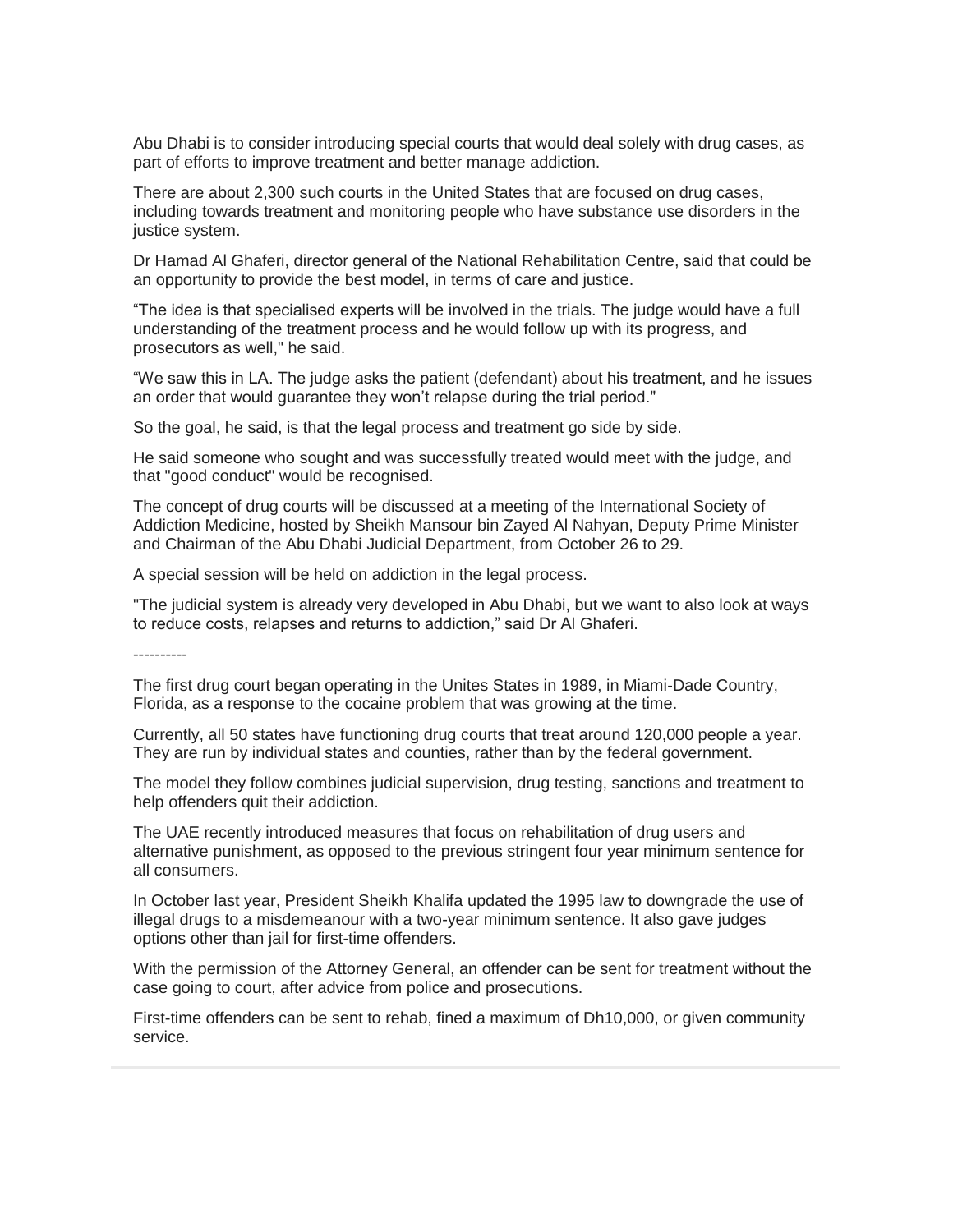This drove the NRC to start accepting expats for treatment since last January.

While UAE national can receive treatment and rehab at the centre free of charge, expats have to pay Dh120,000 for a four week in clinic treatment, if the person with substance use disorder enters the centre voluntarily.

If the with substance use disorder was referred to the centre by a judicial order, they have to pay Dh 230,000 for six weeks in-clinic treatment, and 16 weeks that follow as outpatients.

Dr Al Ghaferi raised the prospect of health insurance covering addiction treatment in the future, which virtually no insurers do at present.

"We are working on amending the health insurance law so that it includes treatment of drug addiction," he revealed.

"But even in the US, insurers only cover the first month of treatment only, which costs around Dh100,000. Just the detox phase, the rest is not covered," the doctor said.

The NRC began accepting women with substance use disorders in 2012, and is currently treating about 60. It was also announced in July that a new drug rehabilitation centre will be built for women in Dubai.

The youngest patient seen in the UAE was 11 years old, he said. The rehab centre holds holding regular programmes with schools to advise and educate teenagers about the of drugs.